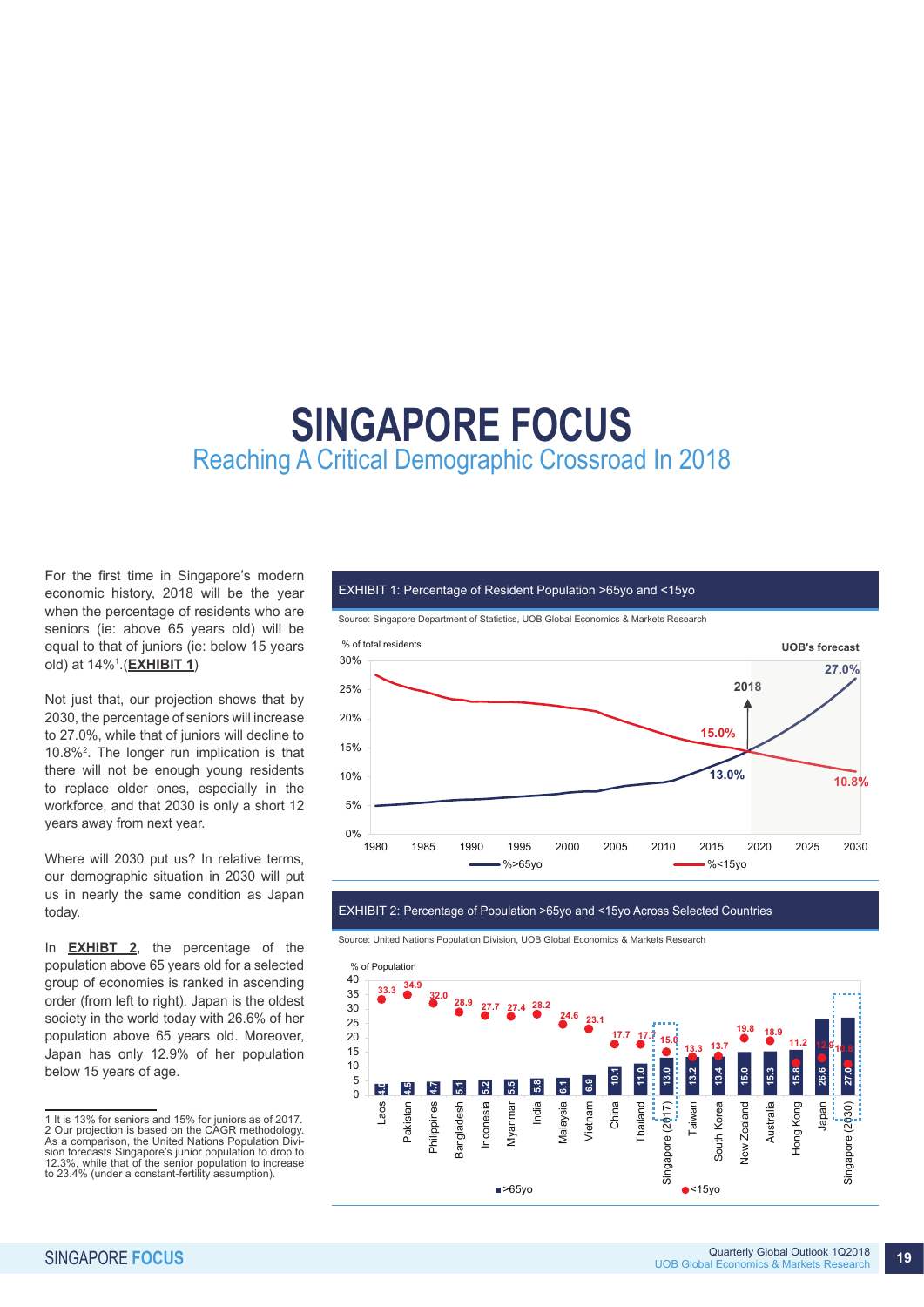Likewise for Singapore, as of 2016, the percentage of the population above 65 years old was 12.3%, while that of the group below 15 years old was 15.2%. And in 2030, our forecast will lead us to a Singapore demography that is worse than Japan of 2016.

Taking a larger sample size (containing all the countries in the world in 2015), a very interesting relationship appears (**EXHIBIT 3**).

First, there is a negative correlation. This means that countries with more seniors tend to have lesser juniors as a percentage of its population.

Second, countries with higher income per capita tend to have more seniors and less juniors. Is this the negative externality that arises from economic development and something that we cannot escape from?

Third, at least for Singapore's case, the relationship described above is also consistent across time. Look at how the red line (representing Singapore's path since 1980 and to our forecast at 2030) has moved over time.

Fourth, another way to look at the demographic scatterplot is to highlight countries that are above the black trend line3 (especially those that are classified as "high income" countries). Policymakers should zero-in and study their socio-economic policies. This is because these countries are having a higher than usual percentage of juniors at their existing percentages of seniors relative to the global standard.

Let's take Israel as an example. The percentage of seniors in Israel is 11.2% of total population. At this rate, the predicted percentage of juniors should be around 21.5%. Instead, Israel boosts a junior population at 27.8%. On the other hand, Singapore underperforms, using this simple methodology, as the predicted juniors percentage is around 19.3% and not the current 15.0%.

# **The Topic On Singapore's Aging Society Is Not New**

Warning flares about Singapore's worsening demographic future had been fired many times in the past, ranging from government (via the 2013 Population White Paper that the former National Population and Talent Division had discussed quite

EXHIBIT 3: Scatterplot of Percentage of Population <15yo and >65yo Across The World (2015)

Source: United Nations Population Division, UOB Global Economics & Markets Research



#### EXHIBIT 4: Median Age of Singapore's Resident Population





extensively about the worsening old-age dependency ratio) to private sector analysts, entrepreneurs and academics.

UOB Research had earlier discussed this topic in relation to the Singapore Budget back in February 2016 (Singapore 2016 Budget Preview: A Re-Focus on the Economy, 9 March 2016). In that report, we highlighted five key challenges for Singapore's economy and we showcased **Exhibit 1** of this report then.

Already, Singapore is the oldest society in ASEAN, with the median age of the resident population at 40.5 years as of 2017 (**EXHIBIT 4**), whereas that for ASEAN is only expected to be 29.8 years in 2020.

Not only is Singapore the oldest nation in ASEAN today (and for that matter, in the future too), Singaporeans will also live the longest (**EXHIBIT 5**). This will in turn accentuate the challenges of being the oldest nation.

#### **Longevity Is Good, But…**

While living to a ripe old age is certainly a good thing, quality aging is even more important. This is also why Prime Minister Lee Hsien Loong talked in depth about keeping healthy and deliberated on the risks of diabetes (that will add onto healthcare costs for both the individual and the nation) during the 2017 National Day Rally.

Many Singaporeans then were lamenting that PM Lee was not looking at the more important topics bugging the economy today and had spent too much time on diabetes. With our society aging at such a quick pace as shown earlier in this report, we will begin to understand why did PM Lee went at length into the topic.

Solving the demography-growth equation looks simple on paper but it is really difficult in practice.

First, we can increase the labour inputs. There are two possibilities. One, we can encourage Singaporeans to give birth to

<sup>3</sup> This trend line, in statistical terminology, is the best fit line. A relatively high R-squared means that the rela- tionship described in the scatterplot is quite tight.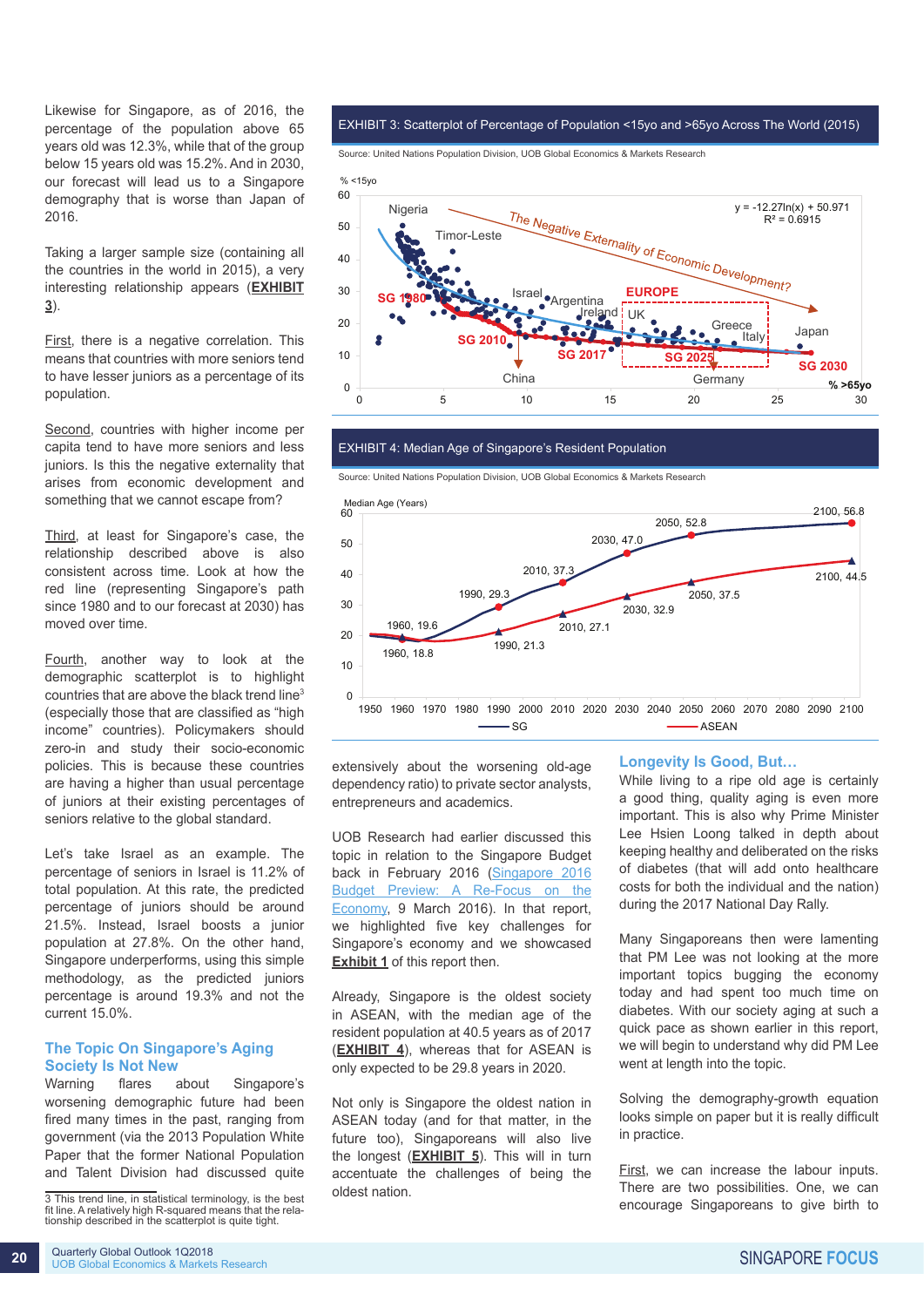more children. Two, we can increase the immigration rate. On the former, all the years of encouraging child birth had not yielded much results as the total fertility rate (TFR) dropped to its third lowest level of 1.20 in 20164 (**EXHIBIT 6**).

On the latter, increasing immigration at a much quicker pace could worsen the foreigner assimilation issue for the nation. It will thus have to be done at a managed pace, but we cannot afford to have zero immigration due to extremely low fertility rates.

This time round, at least compared to the last decade, the nation seems to be more ready for the steady and managed increase in immigration, judging from the massive investment into housing and public transportation (both quality and quantity). All these cannot be just for the existing 5.61 million population currently. Additionally, the United Nations project Singapore's population to keep growing to around 6.59 million in 2046, although declining thereafter (**EXHIBIT 7A & 7B**).

Second, we can slow down the exit of the existing pool of labour. We can encourage older workers to remain and/or rejoin the workforce. Policies such as the increase in the CPF contribution rates for older workers and the progressive wage model for several lower-wage occupations helped to boost the jobs take-ups. Another way is to further increase the re-employment age from the current 67 towards the big 70.

However, although we have observed that the labour force participation of older workers have gone up quite significantly over the recent years (**EXHIBIT 8**), it will not keep going up in a straight line, as there are always older workers who may be willing but unable to work.

Third, improve labour productivity. But this is also easier said than done. Singapore's economy-wide productivity growth averaged only 0.7% since 1Q 2012.

#### **The Demographic Time Bomb Only Starts Ticking And Will Not Explode Yet**

Even though we will reach the demographic crossroad in 2018, it does not mean that anything drastic will happen as there is still a sizeable percentage of working age population supporting the economy. That said, one will have to understand that this cannot last forever.

EXHIBIT 5: Comparison of Longevity Between Singapore and ASEAN (Median Age)

Source: Macrobond, UOB Global Economics & Markets Research



EXHIBIT 6: Singapore's Total Fertility Rate Fell To The 3rd Lowest Level In 2016







Source: Macrobond, UOB Global Economics & Markets Research



A case in point: Singapore's old age dependency ratio<sup>5</sup> was 17.6% in 2015. This means that for every 1 senior, there were 5.7 working adults supporting him/her. By 2020, the number of working adults supporting a senior will decline to 4.3, and by 2030, it will decline further to 2.6. By 2050, it would be just 1.5 (**EXHIBIT 9**).

<sup>4</sup> The lowest TFR was 1.15 in 2010, and the second lowest was 1.19 in 2013.

<sup>5</sup> Ratio of Population Aged 65+ per 100 Population 20-64, and based on UN Population Division estimates as of July 2017, under the constant-fertility assumption